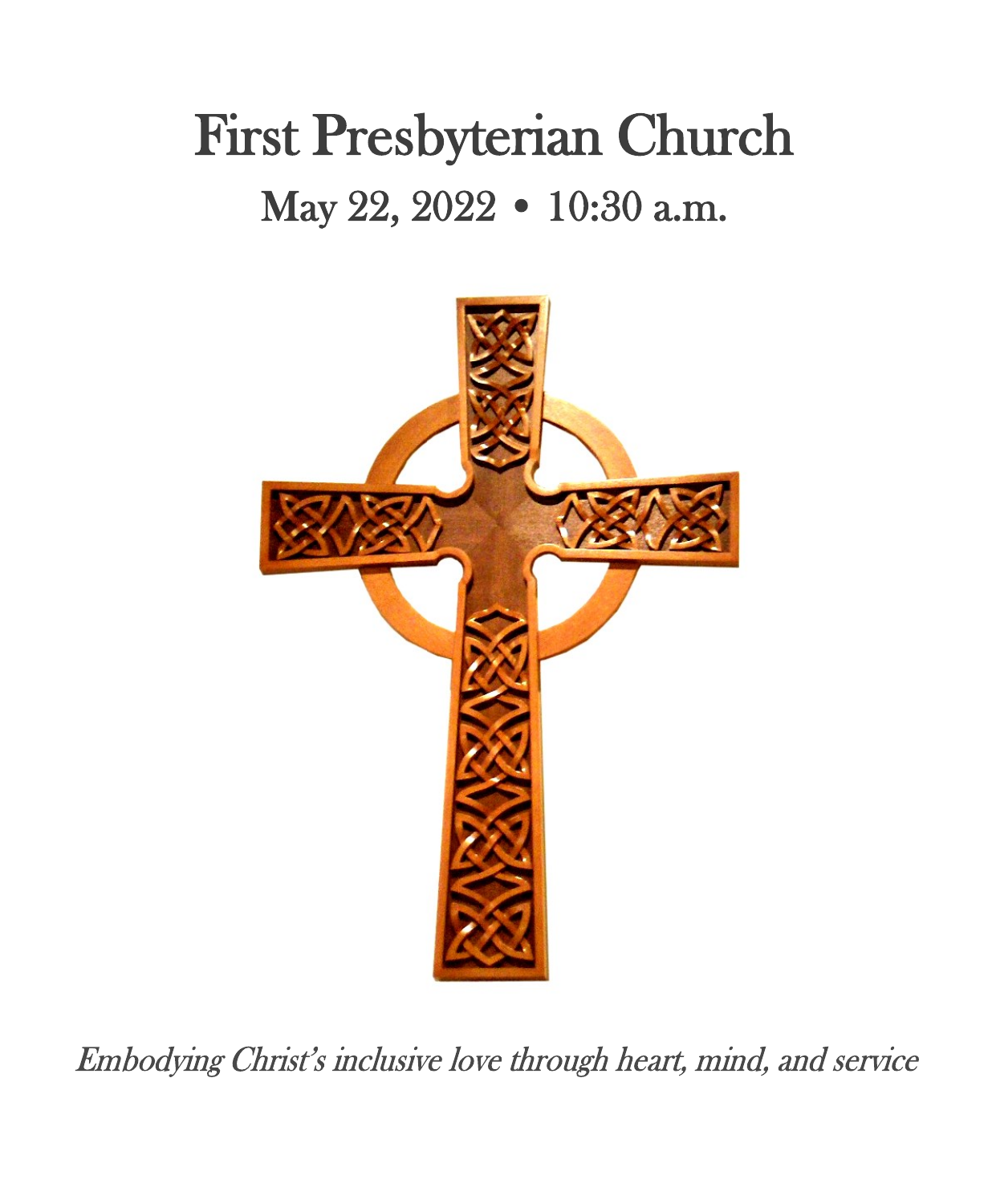# **FIRST PRESBYTERIAN CHURCH Oak Ridge, Tennessee**

# *A Congregation of the Presbyterian Church (U.S.A.)*

#### **May 22, 2022** *Sixth Sunday of Easter*

*\*Please stand, in body or in spirit. Text printed in bold italics to be read in unison.*

#### **Prelude**

#### **Welcome**

### **\*Call to Worship** *(from Psalm 67)*

Let the people praise you, O God; Let all the people praise you! *Let the people celebrate and shout with joy!* Let the nations be glad and rejoice; *let the far ends of the earth join in shouts of praise!* Let us worship almighty God!

**\*Hymn 610** *O For a Thousand Tongues to Sing* 

# \***Call to Confession**

# **\*Prayer of Confession**

(*a moment of silence for personal confession*)

*Compassionate God, in Jesus Christ you come to us as the bearer of mercy. You know us in our promise and strength, as well as in our failure and weakness. Forgive us when we rely on old rules instead of new mercies. Raise us from troubled depths to wholeness and restoration. Cleanse us in the pools of your grace, and renew our commitment to walk with you and declare your goodness; in the name of the risen Christ we pray. Amen.*

# \***Assurance of Forgiveness**

#### \***The Peace of Christ**

Since God has forgiven us in Christ, let us forgive one another. The peace of the Lord Jesus Christ be with you all. *And also with you***.** Let us share the peace of Christ with one another.

**\*Sung Response** *The Steadfast Love of the Lord Glory to God,* 59

*The steadfast love of the Lord never ceases; God's mercies never come to an end. They are new every morning, new every morning; Great is your faithfulness, O Lord, great is your faithfulness.*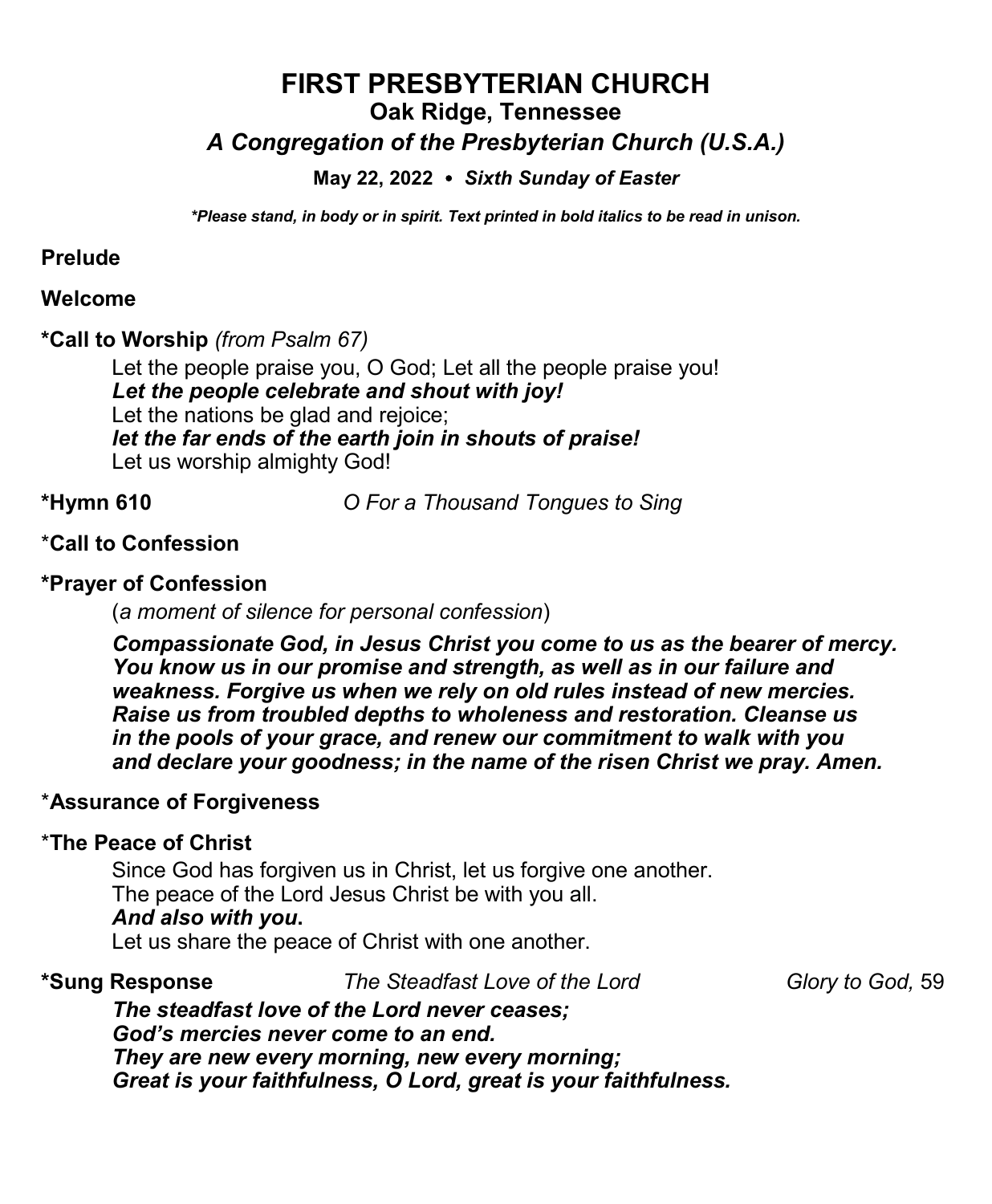**Time with the Children**

| <b>Anthem</b>            | Come, Thou Fount of Every Blessing | arr. Martin |
|--------------------------|------------------------------------|-------------|
| <b>Scripture Reading</b> | John 5:1-9                         |             |

**Sermon** *Unprovoked Grace Sharon Youngs* 

**\*Affirmation of Faith** (*adapted by members of FPC*)

*We believe in God, the Father Almighty, and in Jesus Christ, his Son, our Lord, and in the Holy Spirit. We seek to know God's will, to walk in God's ways, and to proclaim the Gospel to all people, by our lives as well as by our words. We work and pray for the progress of knowledge, the promotion of justice, the reign of peace, and the realization of human unity in our time. And we look with faith for the triumph of righteousness in our community and in our world. Amen.*

**Call to Prayer** *(first time, choir; second time, all)* Glory **Glory** *Glory to God, 240 Alleluia, alleluia! Give thanks to the risen Lord. Alleluia, alleluia! Give praise to his name.*

**Prayers of the People with The Lord's Prayer** (*ecumenical*)

*Our Father in heaven, hallowed be your name, your kingdom come, your will be done, on earth as in heaven. Give us today our daily bread. Forgive us our sins as we forgive those who sin against us. Save us from the time of trial and deliver us from evil. For the kingdom, the power, and the glory are yours now and forever. Amen.*

**\*Hymn 436** *God of Compassion, in Mercy Befriend Us*

**\*Charge and Blessing**

**\*Sung Response** *Irish Blessing* 

*May the road rise to meet you, may the wind blow at your back, May the sun shine warmly on your face. May the rain fall softly on your field, And until we meet again, until we meet again, May God hold you in the palm of his hand. Amen.*

**Postlude**